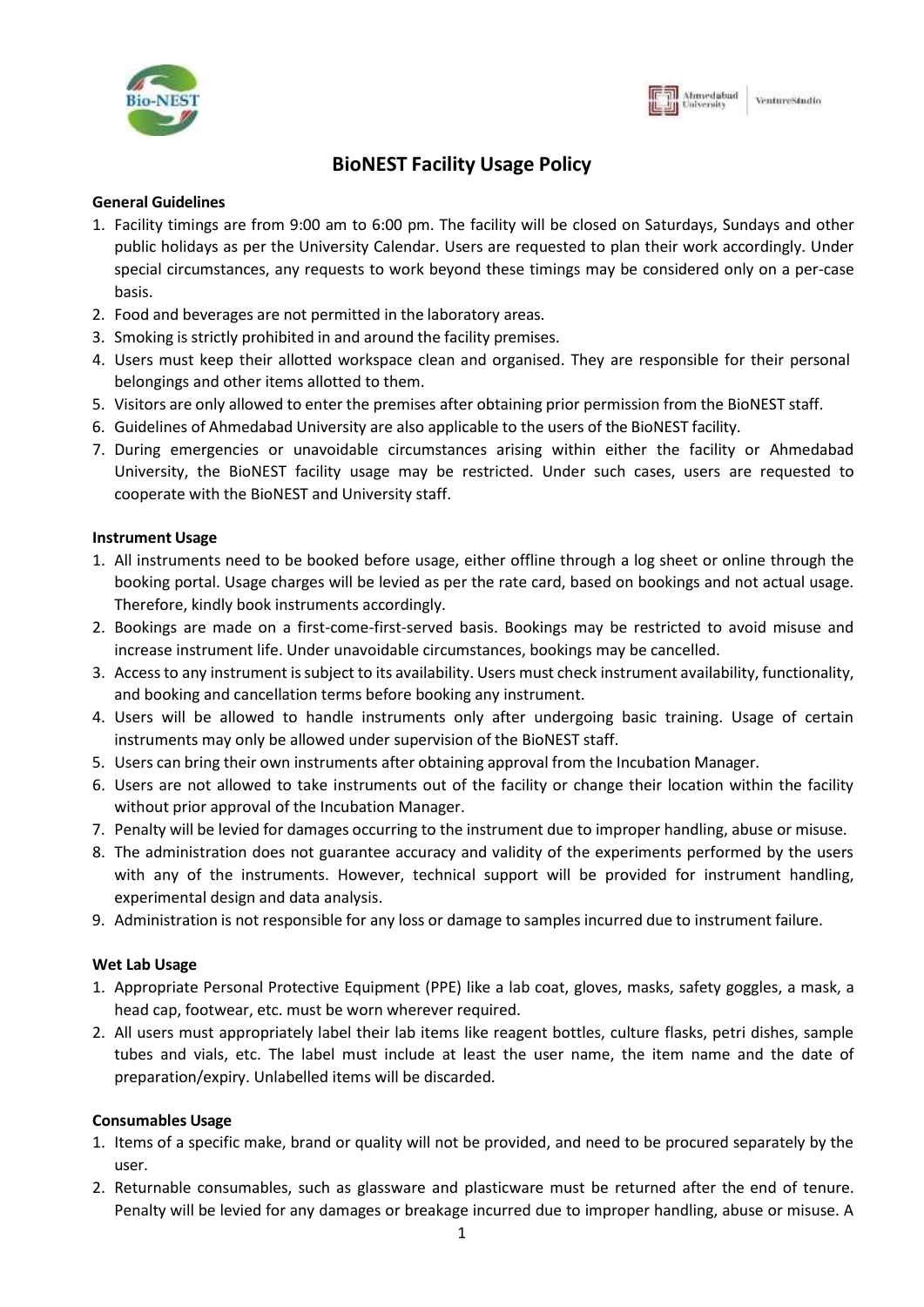user may take them out of the facility only after obtaining approval from the Incubation Manager.

- 3. Non-returnable consumables like chemicals and disposable plasticware will be provided at actual price, which will vary from time to time.
- 4. Consumables will be provided based on their availability. The administration does not guarantee the availability of any specific consumable at a given time.
- 5. The administration is not responsible for loss or damage to samples incurred due to any consumable.
- 6. Users must notify the Incubation Manager of any hazardous, inflammable or biohazardous material stored or used by them at the facility. Users may be required to submit information concerning such material when required, as part of safety guidelines. Certain categories of materials may be restricted within the facility.

## **Waste Disposal**

- 1. Users must follow appropriate guidelines set up for disposal of regular waste and biological waste. Separate bins are provided for different types of waste items.
- 2. Users should immediately report any spillage of biological material to the administration.

## **Fire Safety and Emergency**

- 1. All users are required to undergo fire safety and emergency response training.
- 2. Users must not enter restricted areas such as the maintenance room, the electrical and server room, the utility area, etc.
- 3. Users must be aware of allsafety signs posted at various places in the premises.
- 4. Facility usage will be restricted during emergencies.

## **Data Storage and User Information**

- 1. User information like name, affiliation, project details, staff details, etc. may be shared with internal or external agencies with your permission.
- 2. The user is responsible for any data generated from instrument usage. Kindly remove data from shared systems to avoid misuse. The facility will not provide any data backup or security services.

## **Violation of the usage policy will result in disciplinary action.**